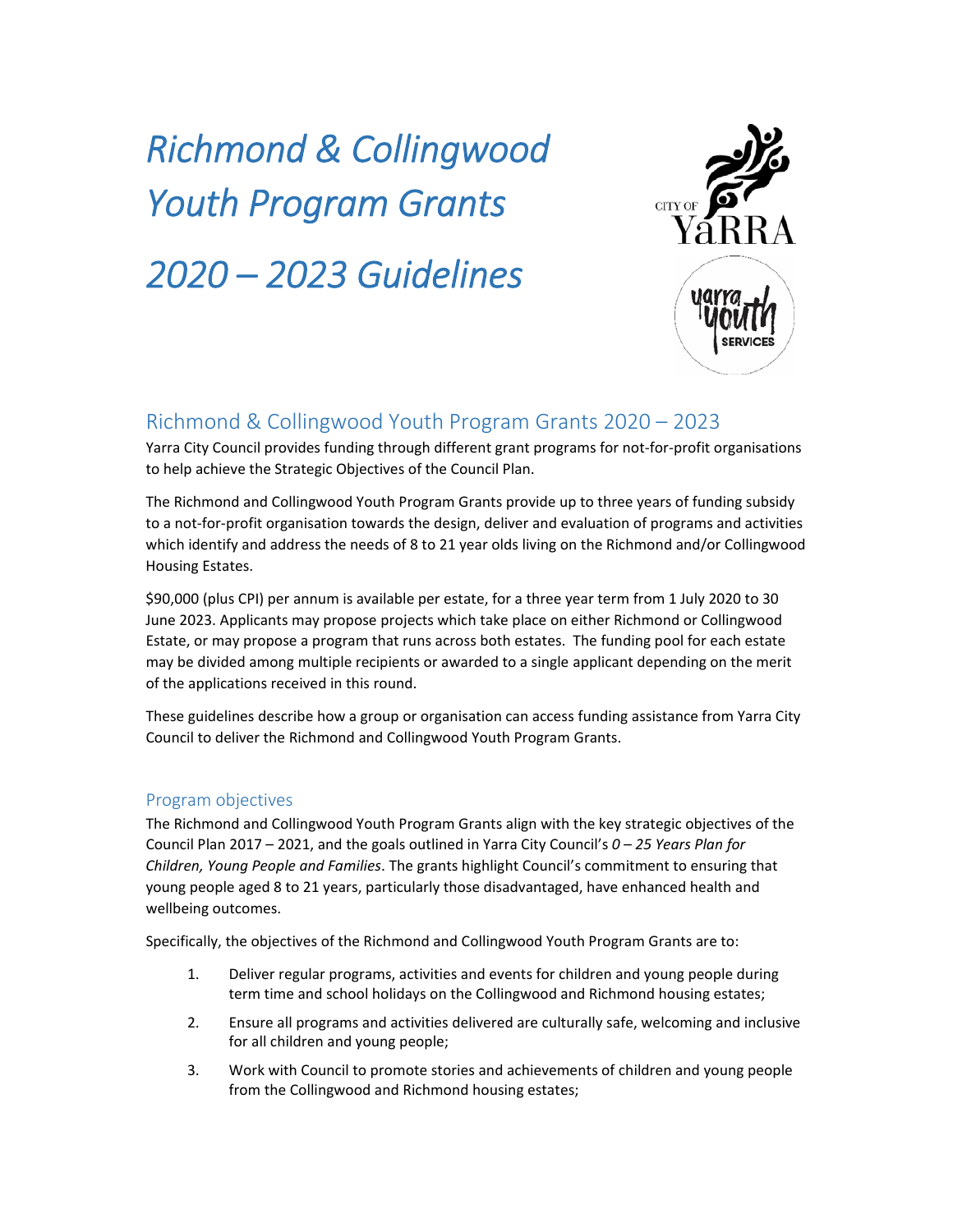- 4. Work in partnership with children and young people, their families, and key local stakeholders to increase young people's access to information, support and referral to youth services in the City of Yarra; and
- 5. Support opportunities for children and young people to participate in the design, planning, delivery and evaluation of programs, and, where possible, have a greater voice and influence on wider Council decision‐making.

In addition to the specific objectives, successful applicants must also ensure that programs and activities on the Richmond housing estate are delivered at the Richmond Youth Hub (pending completion, tbc), and in partnership with organisations coordinating the facility.

# Eligibility: Who can apply for this program grant?

A pre‐eligibility assessment is conducted for all applications. Ineligible applications will not be assessed.

#### **Applicants must be a not‐for‐profit organisation either registered as a charity, public benevolent institution or have DGR status.**

In addition, applicants must also:

- Be an organisation located in Yarra and/or have at least 5 years' experience delivering programs in Yarra;
- Provide an ABN;
- Have answered all questions on the application form and provided all supporting material at the time the application submitted;
- Acknowledged they have read and understood terms and conditions of this grant program;
- Have no outstanding debts to Yarra City Council;
- Have acquitted any previous Yarra City Council grants;
- Hold public liability insurance with a suitable level of coverage; and
- Have successfully lodged their application before the advertised closing date.

Late applications will not be accepted under any circumstances.

#### **Who is not eligible to apply for this grant?**

- Individuals;
- Business and for‐profit organisations; or
- Organisations that are not incorporated with their own ABN (auspiced applications will not be accepted in this grant program).

## Key dates

| Information sessions                        | 20 January - 24 January 2020       |
|---------------------------------------------|------------------------------------|
| Program grant opens                         | <b>20 January 2020</b>             |
| Council officers available for consultation | 20 January 2020 - 14 February 2020 |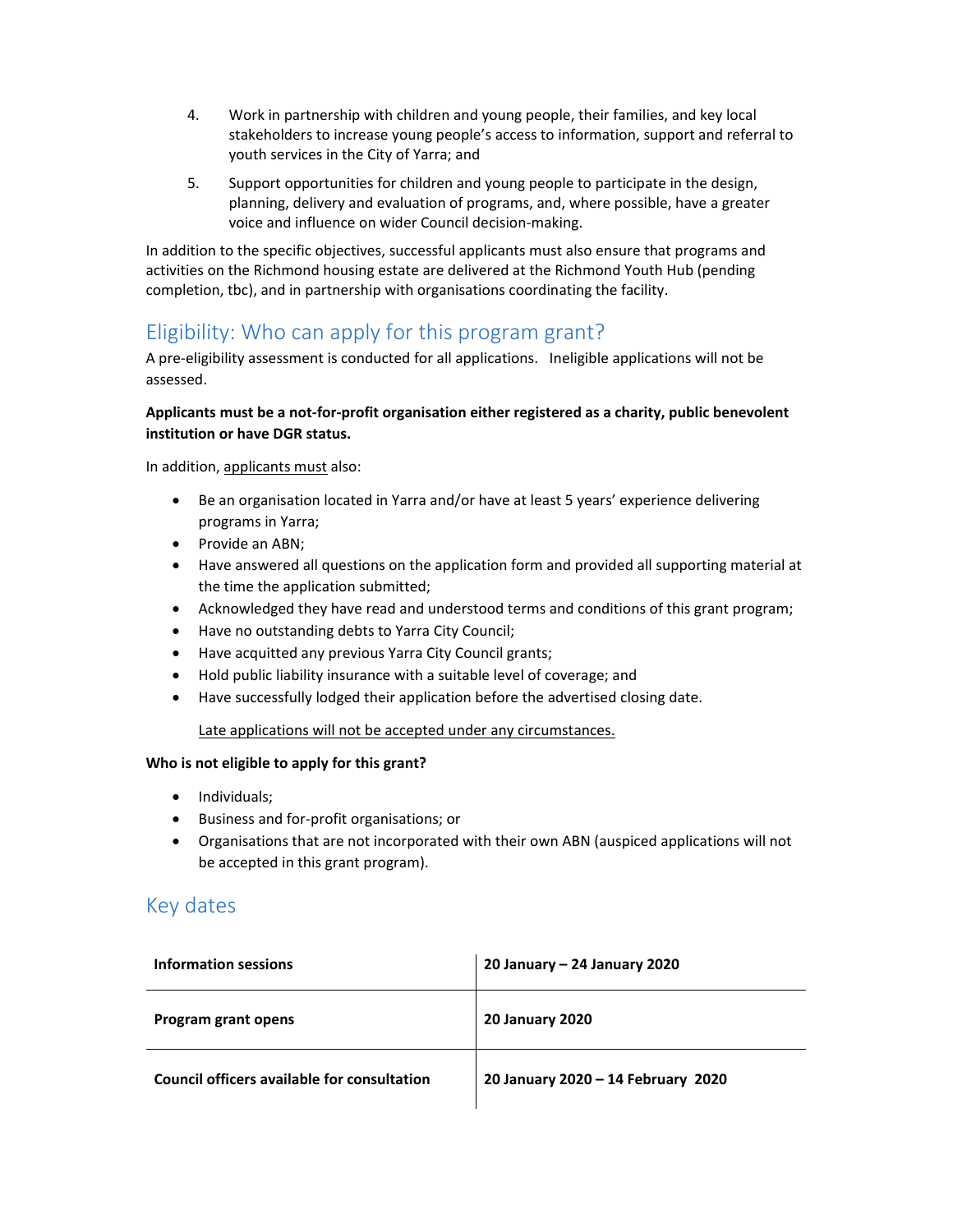| <b>Applications close</b>                                 | 11:59PM 17 February 2020 |
|-----------------------------------------------------------|--------------------------|
| Assessment                                                | February - March 2020    |
| Approval by Council and announcement of<br>grant outcomes | <b>April 2020</b>        |
| <b>Program commences</b>                                  | <b>July 2020</b>         |

## How to apply

#### Application process

- 1. Confirm your organisation's eligibility to apply
- 2. Discuss your application with the contact officer Rupert North, Coordinator, Youth & Middle Years on 9426 1544 or Rupert.North@yarracity.vic.gov.au
- 3. Consider the assessment criteria and prepare your application, including all supporting documentation
- 4. Login to Smartygrants https://cityofyarrasmartygrants.com.au/ and complete your application.

#### Using smartygrants

Applicants for the Richmond and Collingwood Youth Program Grants are required to submit their applications and supporting documentation using the online form.

The online form can be found on the following website https://cityofyarrasmartygrants.com.au/

Your application must be completed on line and returned to https://cityofyarrasmartygrants.com.au at any time to view your application, but once it is submitted it cannot be changed.

Applications should not be submitted until they are fully completed.

Submitting your online application

Applications must be received by 11:59pm, 17 February 2020

No late applications will be accepted.

Typed, emailed, faxed or hard copy applications will not be accepted

When you submit your application you will receive an automated email acknowledging that your application has been received with a copy of your application attached. This will be sent to the email used to register on Smartygrants. If you do not receive this email of receipt your application has not been submitted. Yarra City Council staff cannot view applications that have not been submitted.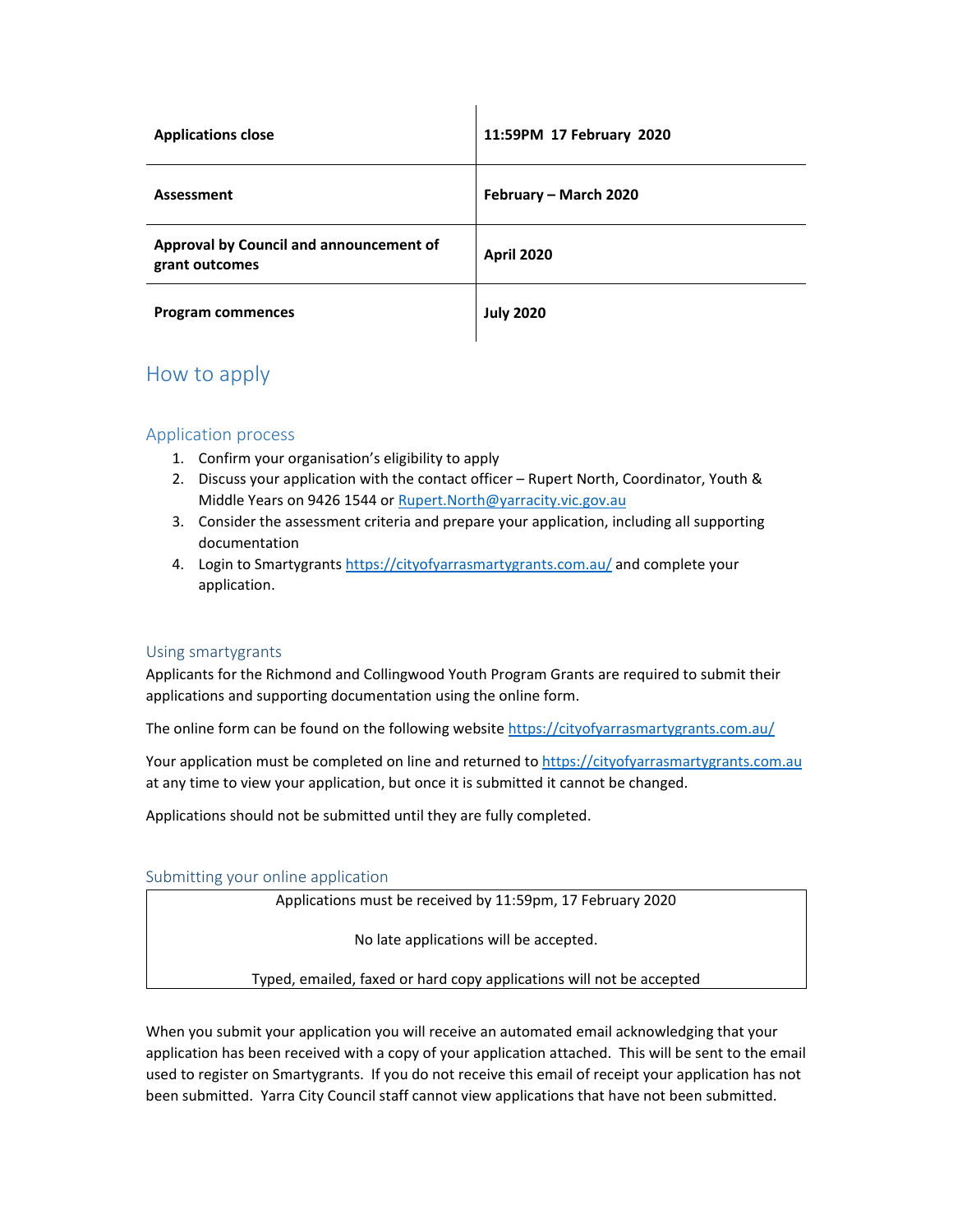#### Need assistance to complete an application?

Applicants who need help completing their application are encouraged to contact the Grants Team on 9205 5170. Interpreters can be booked if requested.

#### Checklist (including information you must provide as part of your application)

- $\checkmark$  Consulted with Council's contact officer for this program grant
- $\checkmark$  Proof the applicant is a not-for-profit organisation either registered as a charity, public benevolent institution or have DGR status
- $\checkmark$  ABN
- $\checkmark$  Proof that your organisation is located in Yarra and/or has at least 5 years' experience delivering programs in Yarra
- $\checkmark$  Certificate of public liability insurance for a minimum of \$10 million
- $\checkmark$  Child Safe Policy or Commitment Statement
- $\checkmark$  Latest audited financial statement
- $\checkmark$  Program Plan (or document showing proposed approach to programming)
- $\checkmark$  Evaluation Framework
- $\checkmark$  Budget

You can fill in the application on line and return to https://cityofyarrasmartygrants.com.au/ at any time to view your application, but once it is submitted it cannot be changed.

Applicants are encouraged to attach supporting documentation, including letters of support from other organisations.

Applications should not be submitted until they are completed and you are ready to hit the submit button.

When you submit your application you will receive an automated email acknowledging that your application has been received with a copy of your application attached. This will be sent to the email used to register on *Smartygrants.* If you do not receive this email of receipt your application has not been submitted. City of Yarra staff cannot view applications that have not been submitted.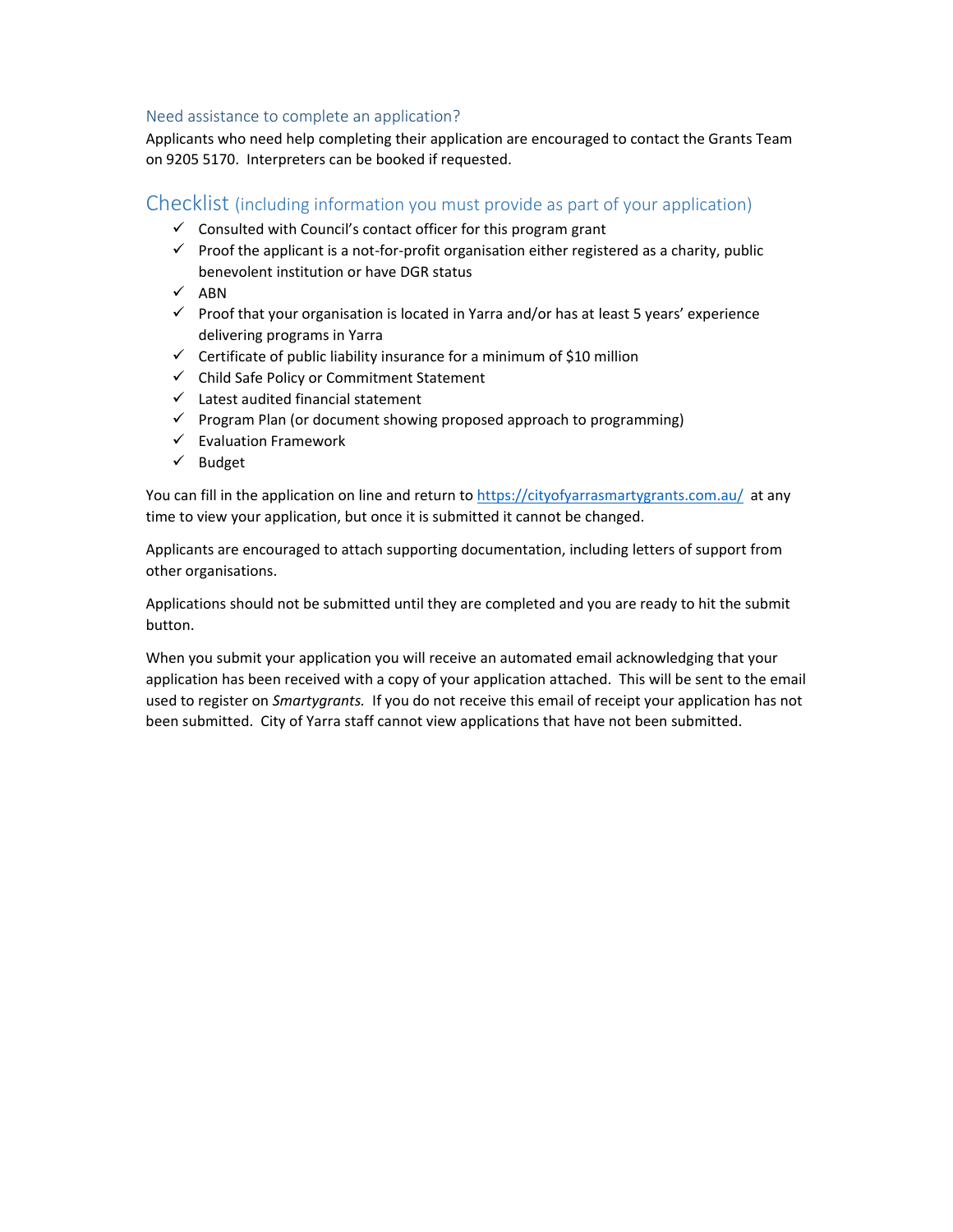# Assessment criteria

## **Council will prioritise proposals that rate highly across the following criteria:**

| Assessment criteria                            | What you should include in your application                                                                                                                                                                                                                                                                                                                                                                                                                                                                                                                                                                                                                           | Weighting |
|------------------------------------------------|-----------------------------------------------------------------------------------------------------------------------------------------------------------------------------------------------------------------------------------------------------------------------------------------------------------------------------------------------------------------------------------------------------------------------------------------------------------------------------------------------------------------------------------------------------------------------------------------------------------------------------------------------------------------------|-----------|
| Research and<br>consultation                   | Research and consultation that demonstrates:<br>(a) Evidence of needs addressed, including<br>research and/or evaluation already undertaken<br>that identifies the needs of children and young<br>people aged 8-21 years that live on the<br>Richmond and/or Collingwood Housing Estates;<br>(b) Level of engagement and consultation with<br>children and young people, the wider<br>community, schools and local stakeholders in<br>the development of the program;                                                                                                                                                                                                 | 25%       |
| Organisational<br>experience and<br>commitment | Organisational profile that demonstrates:<br>(a) Experience in the provision of programs for<br>children and young people from culturally and<br>linguistically diverse backgrounds;<br>(b) Evidence of organisational commitment to Child<br>Safe Standards including how this translates<br>into the program practise;<br>(c) Level of involvement of children and young<br>people in the planning and delivery of the<br>program;<br>(d) Demonstrated experience in staff and volunteer<br>management and contemporary approaches to<br>industrial relations; and<br>(e) Demonstrated involvement of local partners in<br>the planning and delivery of the program | 25%       |
| Relevance                                      | Stated program approach or plan demonstrating<br>(a) Clear aims, objectives and outcomes, including<br>measures;<br>(b) Participation of children and young people aged<br>8 - 21 living in public housing in the local area;<br>(c) how well the program will respond to the<br>identified needs of children and young people;<br>(d) how the programs and activities will link in with<br>the Richmond Youth hub<br><b>Evaluation framework</b><br>(e) Documented approach demonstrating how the<br>applicant will measure how well the program is<br>being delivered and whether it is making<br>satisfactory progress towards what it has set<br>out to do.       | 25 %      |
| Value                                          | (a) Complete and realistic budget identifying how<br>Council's subsidy will be expended; and<br>(b) Capacity to promote and link children, young<br>people and their families with local and<br>relevant community services.                                                                                                                                                                                                                                                                                                                                                                                                                                          | 25 %      |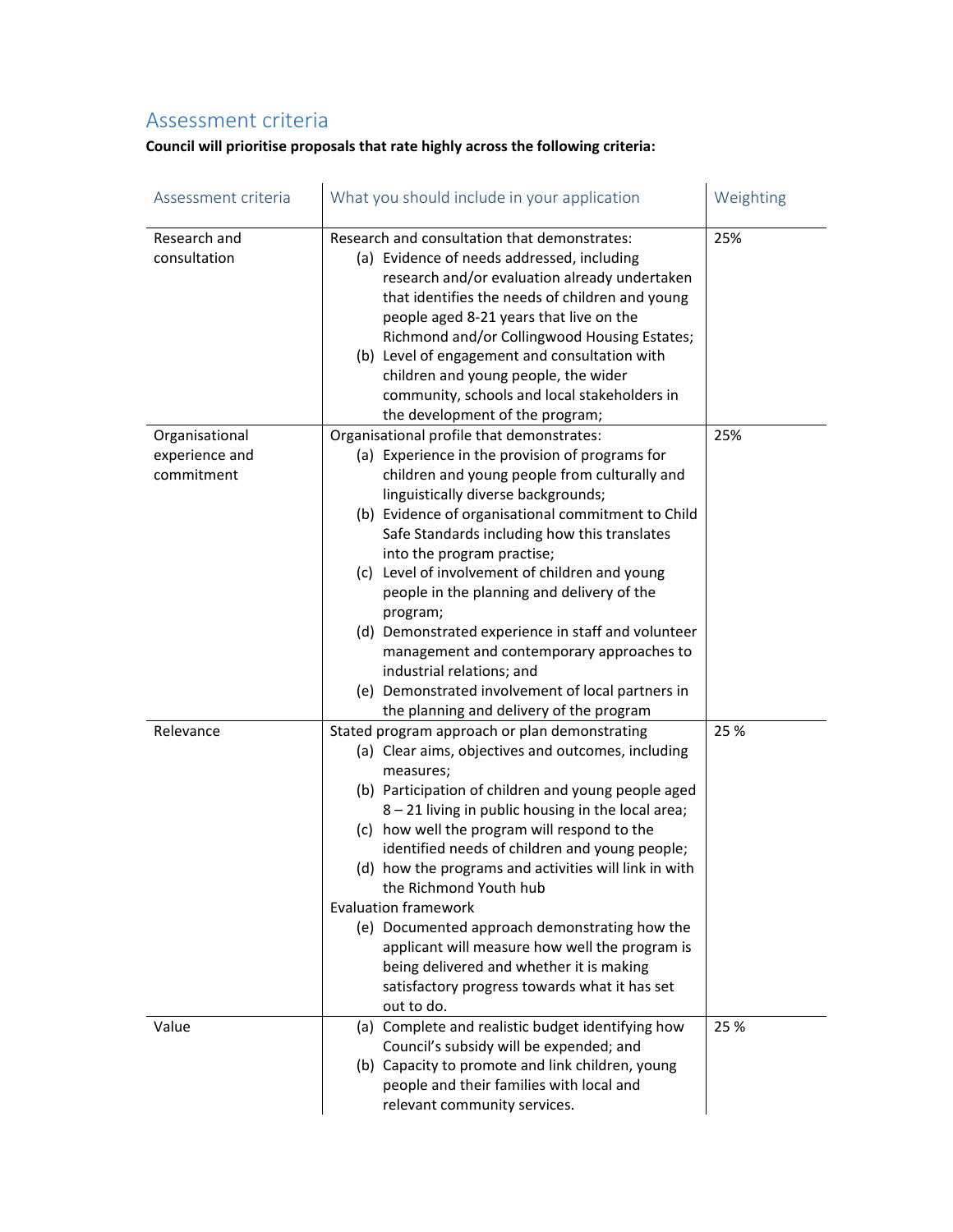## Terms and conditions

#### For all applicants

- $\triangleright$  This is a competitive grant program and the funding allocation is awarded on the merit of the application.
- $\triangleright$  The total funding available to this grant program is \$180,000 per annum (plus CPI) for up to 3 years. Funding in years 2 and 3 is subject to Council's annual budget process.
- $\triangleright$  Council reserves the right to request further information in considering applications. If deemed necessary, applicants may be required to discuss or clarify their application with Council officers and/or provide further written information within a specified timeframe.
- $\triangleright$  Canvassing or lobbying of Councillors, council employees or independent assessors in relation to this grant program is prohibited. Lobbying or canvassing relevant officers may result in your application being deemed ineligible.
- $\triangleright$  For the protection of grant applicants and those involved in the assessment process, all Council officers and community members involved in the assessment process are required to declare their interest prior to assessing any grant applications or reviewing project evaluations and reports. The process ensures that a clear or perceived conflict of interest is promptly identified and addressed. In the event of a conflict of interest, the person will not participate in any discussion or decision relating to the nominated item(s) of conflict.
- $\triangleright$  A Council Report on the recommended funding allocation is presented to Council for their consideration. The decision to award the grant is made by Council and Council's decision is final. There is no appeals process.

## Successful applicant

The successful applicant must:

- $\triangleright$  Use the grant funding for the stated purpose for which the funding was awarded unless further written permission has been obtained by Council before the program commences.
- $\triangleright$  Enter into a Funding and Service Agreement with Council (further information below)
- $\triangleright$  Demonstrate satisfactory performance and adherence to all grant conditions.
- $\triangleright$  Comply with all relevant State and Federal government legislation pertaining to the funded activity. Staff and volunteers working with children must obtain working with children checks.

#### Funding and Service Agreement

- $\triangleright$  The Agreement must be completed, signed and returned by the specified date for the funding to be released.
- $\triangleright$  The Agreement
	- o Establishes a collaborative partnership between Council and the applicant
	- o Outlines the roles and responsibilities of Council and the applicant in the provision and use of funding allocated under the Agreement
	- o Includes general funding Terms and Conditions and may include specific conditions relating to the delivery of the program funding.